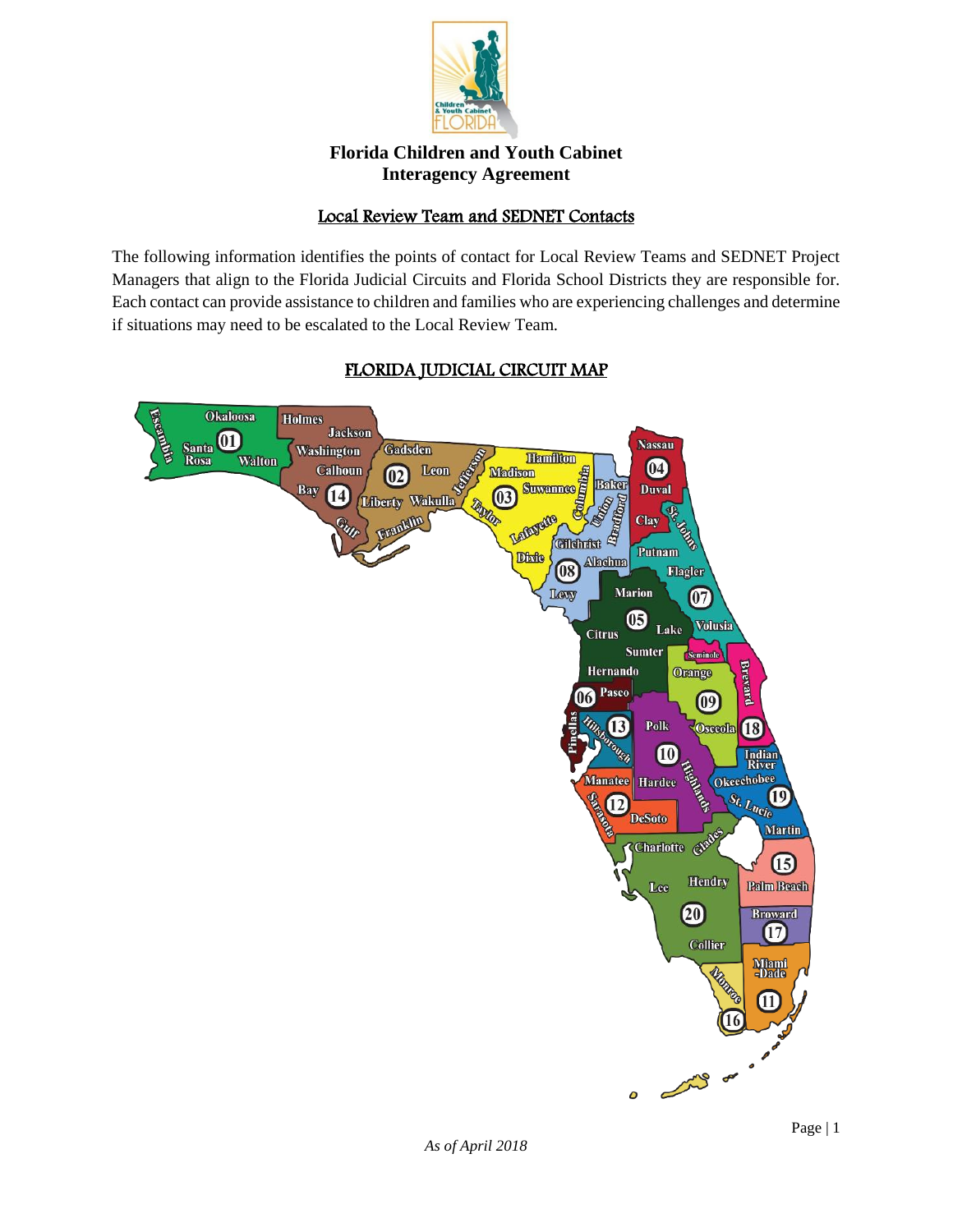

## Local Review Team and SEDNET Contacts



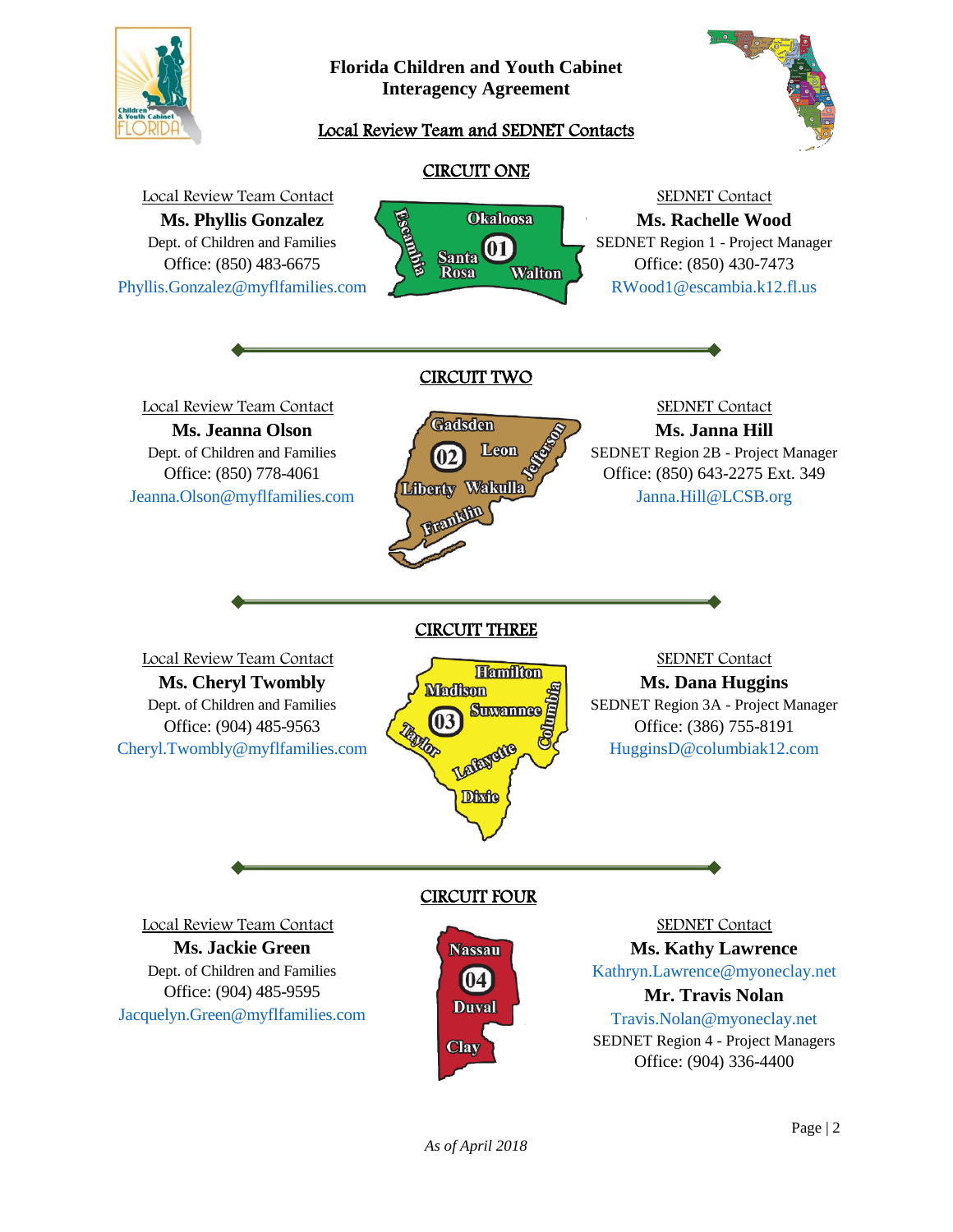

## Local Review Team and SEDNET Contacts





*As of April 2018*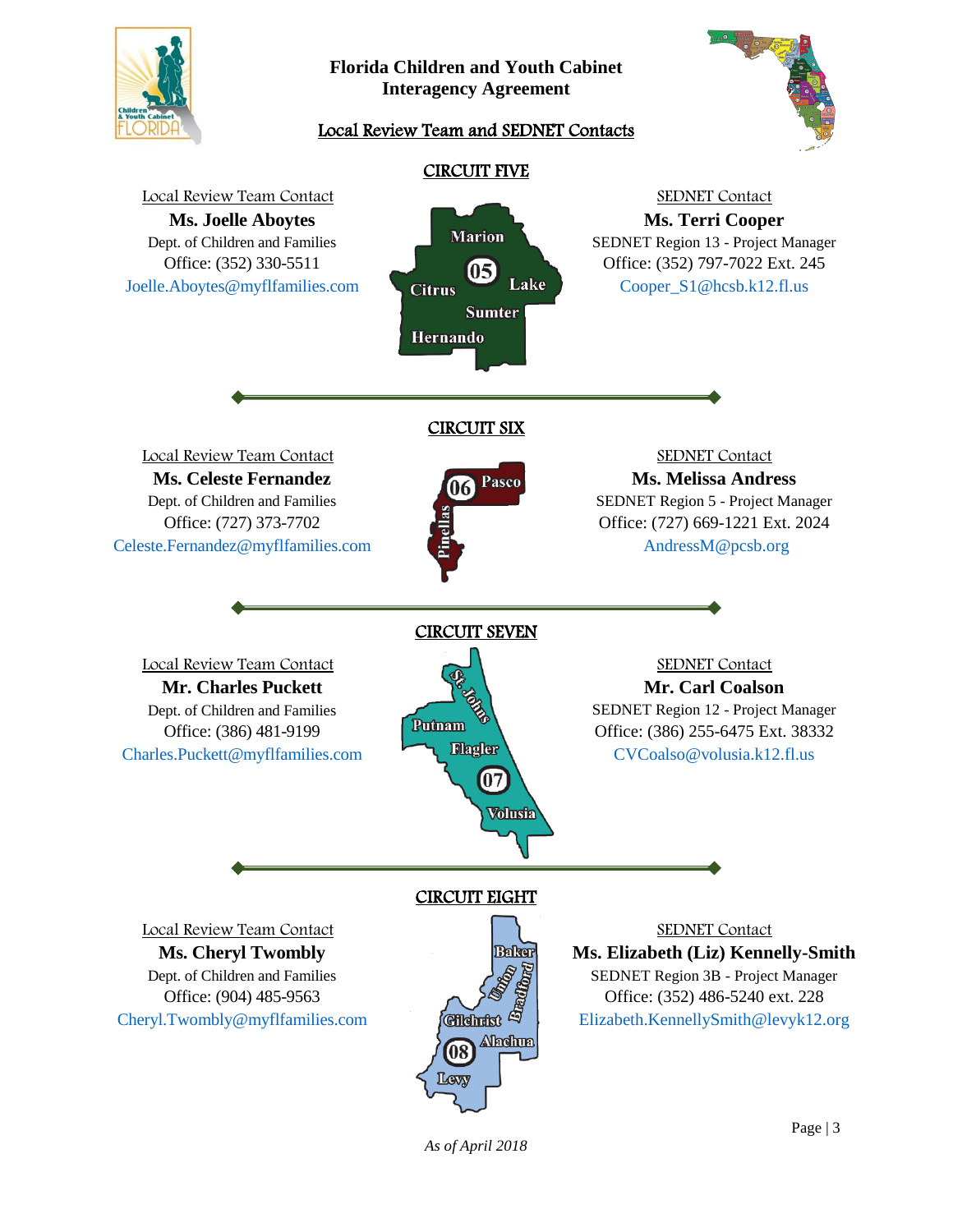

# Local Review Team and SEDNET Contacts



#### CIRCUIT NINE Local Review Team Contact SEDNET Contact **Ms. Tina Morgan Ms. JoDee Buis Orange** Department of Children and Families Office: (407) 317-3200 Ext. 2002844 Office: (407) 317-7000 [JoDee.Buis@ocps.net](mailto:JoDee.Buis@ocps.net) 09 [Tina.Morgan@myflfamilies.com](mailto:Tina.Morgan@myflfamilies.com) **Ms. Lisa Diamond** Osceola Office: (407) 317-3200 Ext. 2002843 [Lisa.Diamond@ocps.net](mailto:Lisa.Diamond@ocps.net)  SEDNET Region 7A - Project Managers CIRCUIT TEN Local Review Team Contact SEDNET Contact **Ms. Amanda Wilson Ms. Teri Crace** Polk Department of Children and Families SEDNET Region 14 - Project Manager Office: (863) 534-0930 Office: (863) 578-1735 [Amanda.Wilson@myflfamilies.com](mailto:Amanda.Wilson@myflfamilies.com) [Teri.Crace@polk-fl.net](mailto:Teri.Crace@polk-fl.ne)  **Hardee** CIRCUIT ELEVEN Local Review Team Contact SEDNET Contact **Miami**<br>-Dade **Ms. Claudia Arias Ms. Marie Katia Castor** Department of Children and Families SEDNET Region 11 - Project Manager 11 Office: (786) 257-5059 Office: (305) 598-2436 ext. 2278 [Claudia.Arias@myflfamilies.com](mailto:Claudia.Arias@myflfamilies.com) MCastor@dadeschools.net CIRCUIT TWELVE Local Review Team Contact SEDNET Contact **Ms. Kim Kutch Manatee Ms. Diana Whitehead** Department of Children and Families SEDNET Region 8A - Project Manager Office: (941) 751-6550 Ext. 2221 Office: (941) 554-1733 **DeSoto** [Kim.Kutch@myflfamilies.com](mailto:Kim.Kutch@myflfamilies.com)[WhiteheadD@manateeschools.net](mailto:MCastor@dadeschools.net)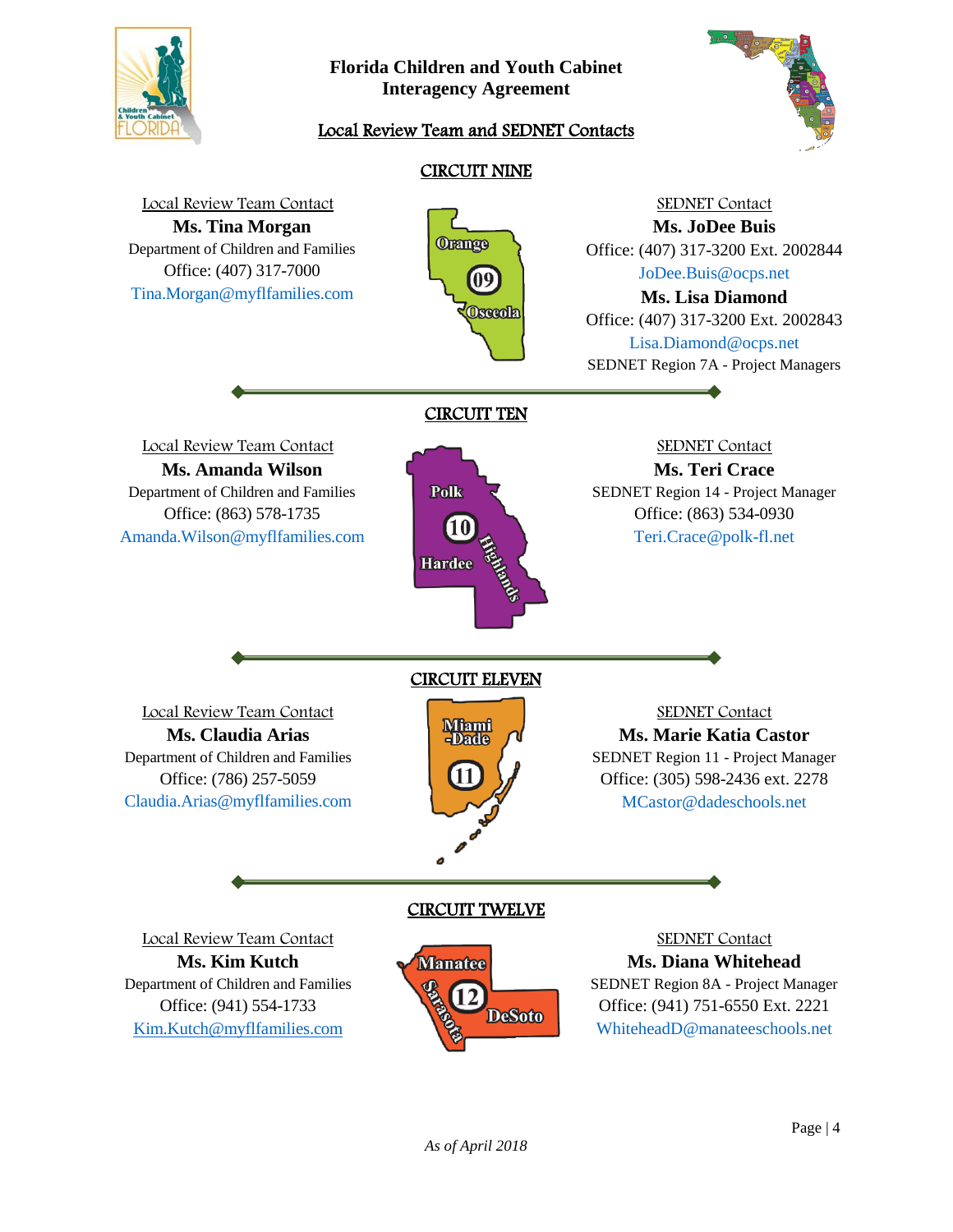

## Local Review Team and SEDNET Contacts



# CIRCUIT THIRTEEN



SEDNET Contact **Ms. Kimberly Workman** Office: (813) 273-7513 [Kimberly.Workman@sdhc.k12.fl.us](mailto:Kimberly.Workman@sdhc.k12.fl.us) **Ms. Nanci Nolan** Office: (813) 490-5494 Ext. 212

[NNolan@s4kf.org](mailto:NNolan@s4kf.org)  SEDNET Region 6 - Project Managers

SEDNET Contact

Local Review Team Contact **Ms. Jeanna Olson** Dept. of Children and Families Office: (850) 778-4061 [Jeanna.Olson@myflfamilies.com](mailto:Jeanna.Olson@myflfamilies.com)

Local Review Team Contact **Ms. Kathleen Cowan** Department of Children and Families Office: (813) 337-5769 [Kathleen.Cowan@myflfamilies.com](mailto:Kathleen.Cowan@myflfamilies.com)



CIRCUIT FIFTEEN

15 **Palm Beach** 

CIRCUIT FOURTEEN

**Mr. Rusty Holmes** SEDNET Region 2A - Project Manager Office: (850) 638-6131 Ext. 2240 [HolmesR@paec.org](mailto:HolmesR@paec.org) 

Local Review Team Contact **Mr. Mark Holsapfel** Dept. of Children and Families Office: (954) 331-3405 [Mark.Holsapfel@myflfamilies.com](mailto:Mark.Holsapfel@myflfamilies.com)

SEDNET Contact **Ms. Michelle Beatty** SEDNET Region 9 - Project Manager Office: (561) 434-8147 [Michelle.Beatty@palmbeachschools.org](mailto:Michelle.Beatty@palmbeachschools.org) 

Local Review Team Contact **Mr. Marty Sokolosky** Dept. of Children and Families Office: (305) 853-3578 [Marty.Sokolosky@myflfamilies.com](mailto:Marty.Sokolosky@myflfamilies.com)

## CIRCUIT SEVENTEEN

Local Review Team Contact **Mr. Mark Holsapfel** Dept. of Children and Families Office: (954) 331-3405 [Mark.Holsapfel@myflfamilies.com](mailto:Mark.Holsapfel@myflfamilies.com)

### CIRCUIT SIXTEEN



SEDNET Contact **Ms. Marie Katia Castor** SEDNET Region 11 - Project Manager Office: (305) 598-2436 ext. 2278 [MCastor@dadeschools.net](mailto:MCastor@dadeschools.net) 

*As of April 2018*

Page | 5